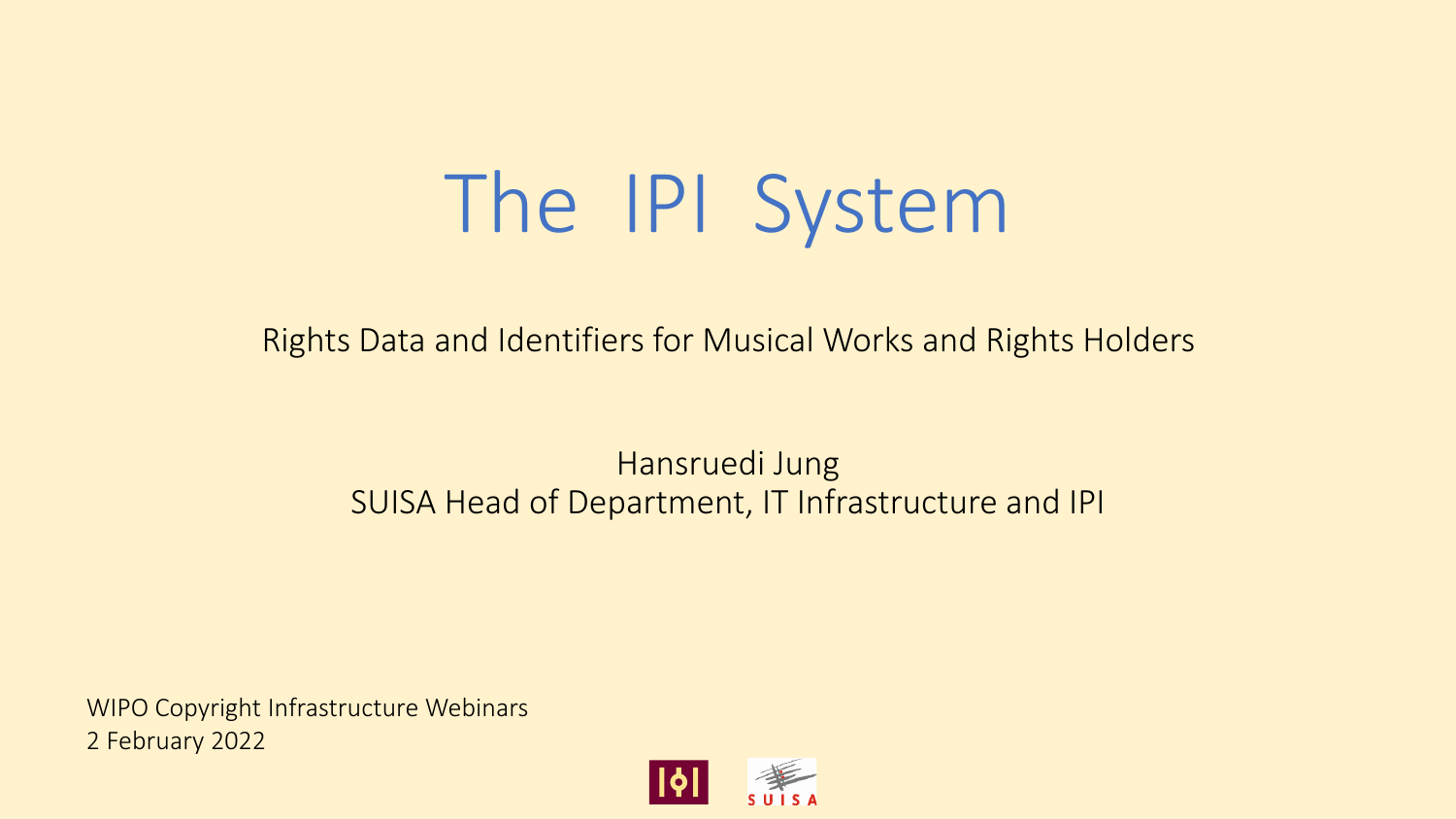

- ➢ Cooperative Society of Music Authors and Publishers in Switzerland
- ➢ Founded in 1923
- ➢ Member of CISAC since 1932, member of BIEM since 1946
- ➢ Over 40'000 members
- ➢ 240 Employees in Zurich, Lausanne and Lugano
- ➢ Reciprocal agreements with over 100 CMOs worldwide

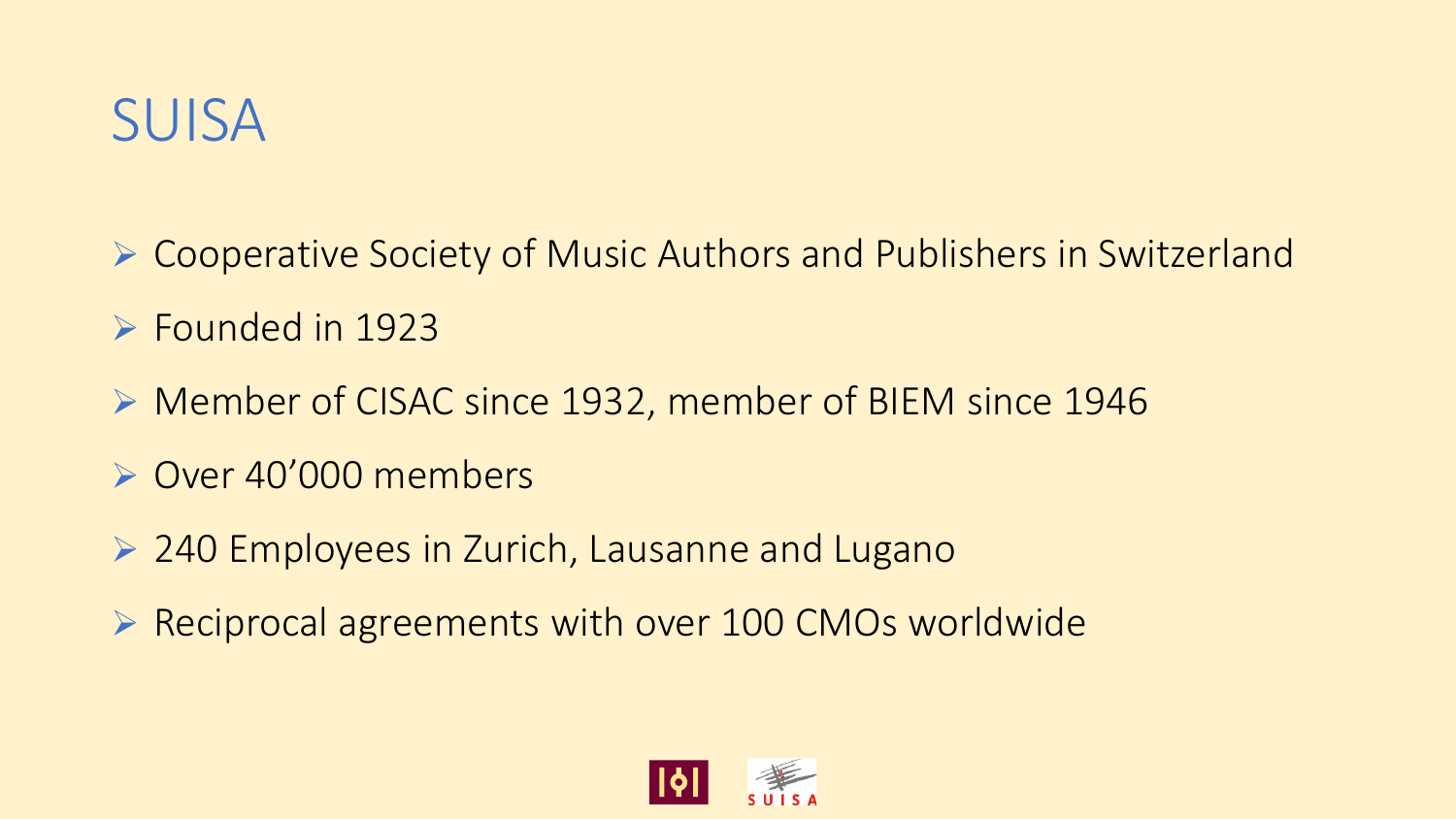## History of the IPI System / From CAE to IPI

- ➢ 1974, SUISA created the CAE files (Compositeur - Auteur - Editeur)
	- ➢ Available on microfiche and magnetic tape, updated and shipped to CMOs quarterly
	- ➢ Limited to performing and mechanical rights
- ➢ 1994, CISAC bureau executive decision to extend CAE list to new IPI system
- ➢ 1997, New IPI system goes live
- ➢ 1997 2007, transition phase for societies still using CAE
- ➢ 2007, decommissioning of CAE



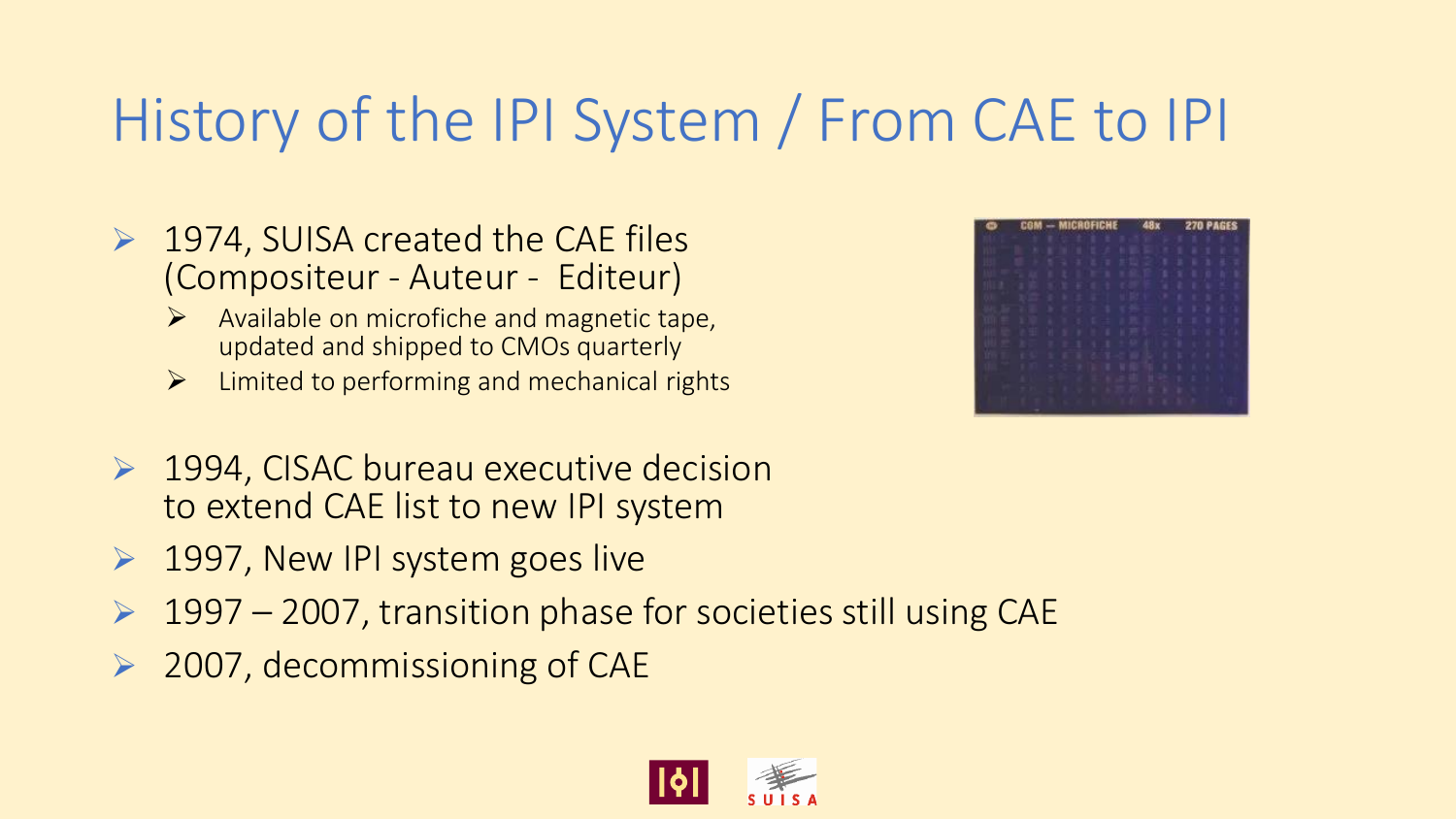### IPI System Facts & Figures

- ➢ Contains all the names of rights holders made known to the IPI Center by the societies
- ➢ 6 million Interested Parties, of these, 5.2m natural persons, 700'000 legal entities
- ➢ 9.4 million names an Interested Party can have more than one name (Pseudonyms)
- ➢ Centralised allocation of unique identifiers allows for worldwide identification
- ➢ 250 copyright societies contribute to the IPI System
- Serves the societies' licensing, distribution and accounting processes
- ➢ CISAC standard

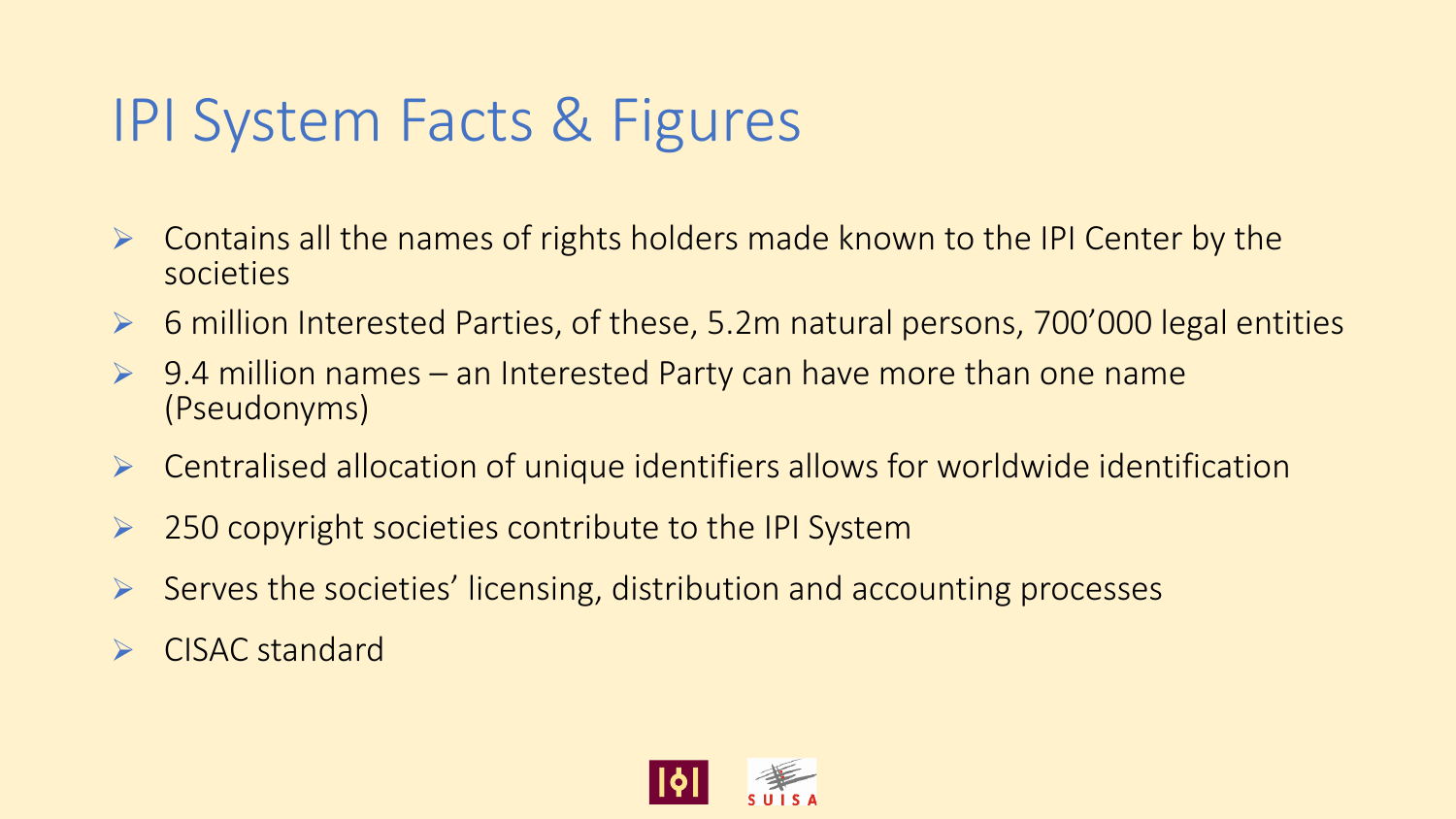### Input & Distribution

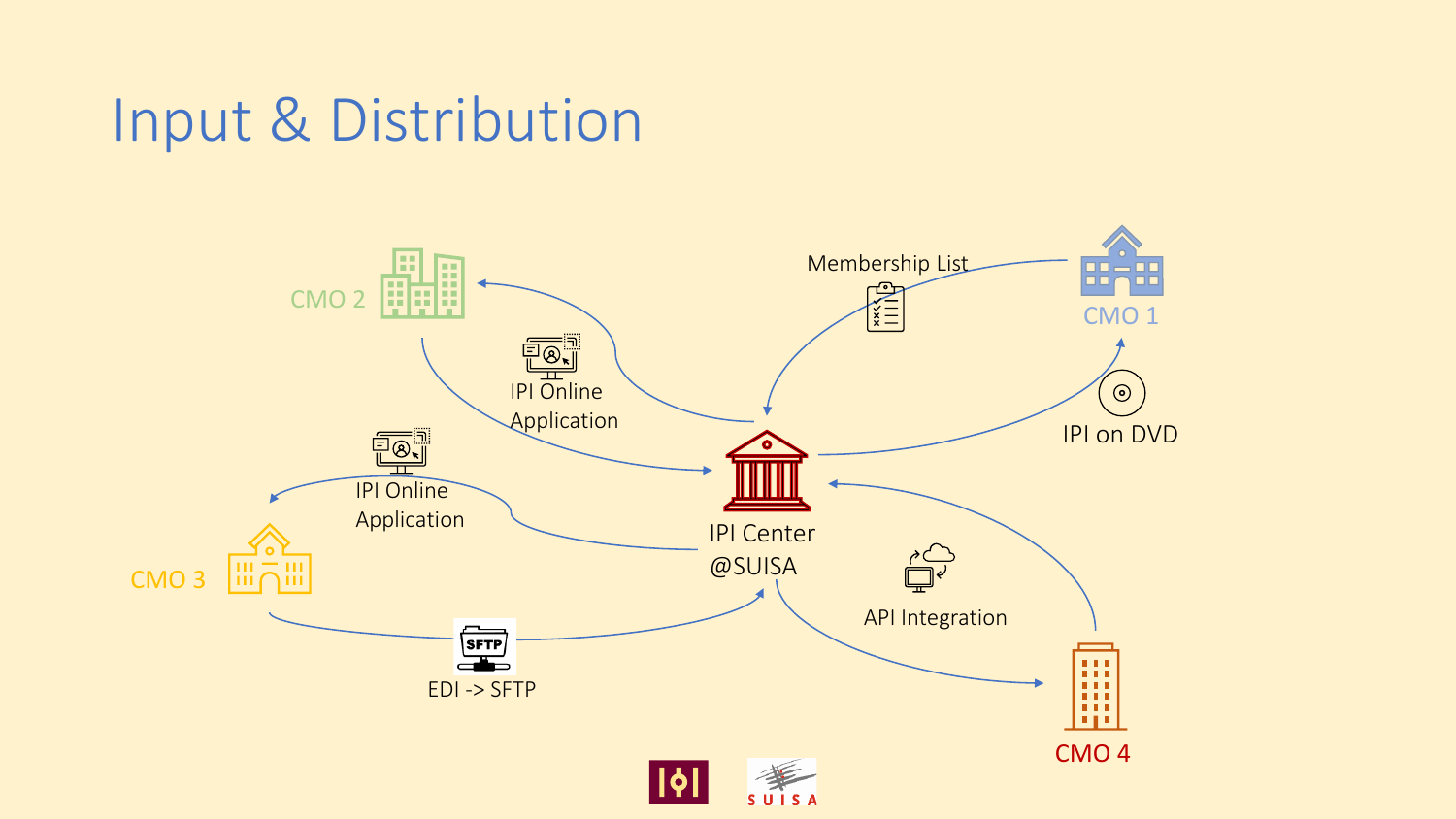| 161                                                | <b>Search / Selection</b> |                                 |  |      |                           |         |                         |  |                                      |           |         |           | <b>Production</b><br><b>System</b> |                  |           |
|----------------------------------------------------|---------------------------|---------------------------------|--|------|---------------------------|---------|-------------------------|--|--------------------------------------|-----------|---------|-----------|------------------------------------|------------------|-----------|
| > Initialization                                   | <b>Search Options</b>     |                                 |  |      |                           |         |                         |  |                                      |           |         |           |                                    |                  |           |
| Search                                             | Name                      | $\blacktriangleright$ lady gaga |  |      |                           | IP Type | $\mathbf{v}$            |  | IP Base/Name No                      |           |         | $\Xi$     |                                    | y.o.B/F $= \vee$ | $\bullet$ |
| Base                                               | <b>Search Results</b>     |                                 |  |      |                           |         |                         |  |                                      |           |         |           |                                    |                  |           |
| Nationality                                        | NT                        | Name                            |  |      |                           |         | $*$ / +                 |  | CC<br><b>RO</b>                      | R1        |         | SOC IT CS | IP Base No                         | IP Name No       |           |
| <b>Status History</b>                              | $\bigcirc$ PP             | LADY GAGA                       |  |      |                           |         | 28.03.1986              |  | MW LY                                | <b>BT</b> | 021 N 1 |           | 1-002560758-1                      | 00519 33 85 40   |           |
| Reference                                          |                           |                                 |  |      |                           |         |                         |  |                                      |           |         |           |                                    |                  |           |
| Names                                              |                           | $P$ PP = Pseudonym              |  |      |                           |         | <b>Date of Birth</b>    |  |                                      |           |         |           |                                    |                  |           |
| Usages                                             |                           |                                 |  |      |                           |         |                         |  |                                      |           |         |           |                                    |                  |           |
| <b>Agreements</b>                                  |                           |                                 |  |      |                           |         |                         |  |                                      |           |         |           |                                    |                  |           |
| Soc. Remarks                                       |                           |                                 |  |      |                           |         |                         |  |                                      |           |         |           |                                    |                  |           |
| <b>IPI</b> System<br>· TerritoryBrowser<br>> MyIPI |                           |                                 |  |      |                           |         |                         |  |                                      |           |         |           |                                    |                  |           |
| > Admin                                            |                           |                                 |  |      |                           |         |                         |  |                                      |           |         |           |                                    |                  |           |
| > Logout                                           |                           |                                 |  |      |                           |         |                         |  |                                      |           |         |           |                                    |                  |           |
| $>$ Print                                          |                           |                                 |  |      |                           |         |                         |  |                                      |           |         |           |                                    |                  |           |
| Documentation                                      |                           |                                 |  |      |                           |         |                         |  |                                      |           |         |           |                                    |                  |           |
|                                                    |                           |                                 |  |      |                           |         |                         |  |                                      |           |         |           |                                    |                  |           |
|                                                    | Search                    | Reset                           |  | Back | <b>Add Natural Person</b> |         | <b>Add Legal Entity</b> |  |                                      |           |         |           |                                    |                  |           |
| $\frac{1}{\sin s}$                                 |                           |                                 |  |      |                           |         |                         |  | Username: is.jung; SOC: 080; CC: MW; |           |         |           |                                    |                  |           |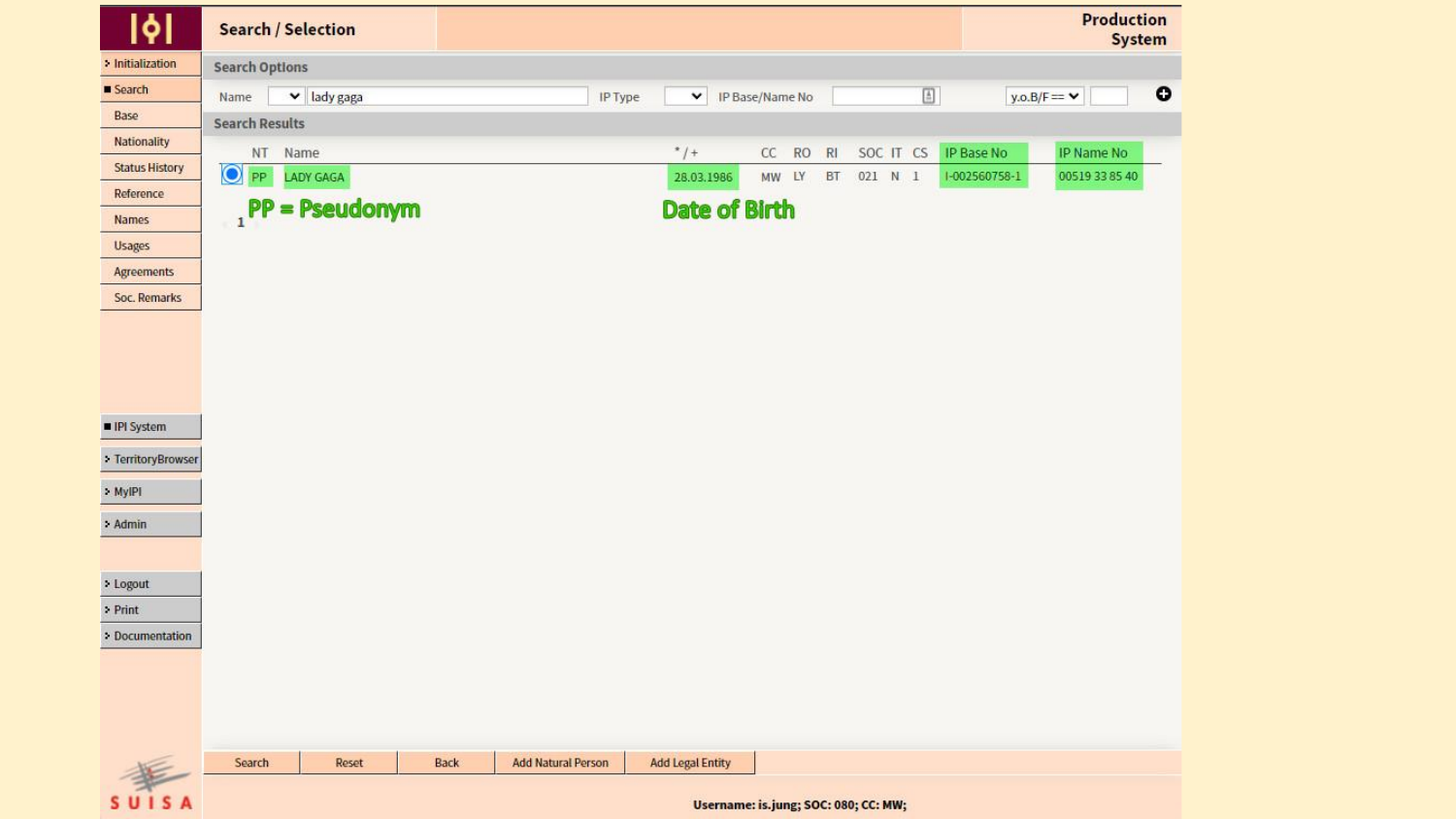| <b>bl</b>                                                                                          | <b>Base</b>                                                                                                                              |                                      |                             |                |                                          | <b>Production</b><br>System |
|----------------------------------------------------------------------------------------------------|------------------------------------------------------------------------------------------------------------------------------------------|--------------------------------------|-----------------------------|----------------|------------------------------------------|-----------------------------|
| · Initialization                                                                                   | NT Name                                                                                                                                  | cc                                   | <b>RO</b><br>R <sub>l</sub> | SOC<br>IT CS   | <b>IP Base No</b>                        | IP Name No                  |
| > Search                                                                                           | <b>GERMANOTTA</b><br>PA<br><b>PA = Patronym</b>                                                                                          | MW                                   | LY<br>BT<br>021             | N <sub>1</sub> | 1-002560758-1                            | 00519 33 83 44              |
| <b>Base</b>                                                                                        | STEFANI J                                                                                                                                |                                      |                             |                |                                          |                             |
| Nationality                                                                                        | $\mathbf{\odot}$<br>PP LADY GAGA                                                                                                         | MW                                   | LY<br>BT<br>021             | N <sub>1</sub> | I-002560758-1                            | 00519338540                 |
| <b>Status History</b>                                                                              |                                                                                                                                          |                                      |                             |                |                                          |                             |
| Reference                                                                                          | <b>IP Base</b>                                                                                                                           |                                      |                             |                |                                          |                             |
| Names                                                                                              | $\overline{\mathbf{N}}$<br>Female v<br>Sex<br>IP Type*                                                                                   |                                      |                             |                |                                          |                             |
| <b>Usages</b>                                                                                      |                                                                                                                                          |                                      |                             |                |                                          |                             |
| Agreements                                                                                         | 28<br>Month 03<br><b>Birth Day</b><br>1986<br>Year                                                                                       |                                      |                             |                |                                          |                             |
| Soc. Remarks                                                                                       | <b>Decease Day</b><br>Month<br>Year                                                                                                      |                                      |                             |                |                                          |                             |
| Search Results                                                                                     |                                                                                                                                          |                                      |                             |                |                                          |                             |
| IPI System<br>- TerritoryBrowser<br>- MylPI<br>- Admin<br>> Logout<br>$>$ Print<br>> Documentation | <b>Nationality</b><br>Ð<br><b>Birthplace</b><br>State<br>$X$ $Y$<br><b>Country</b><br>22.09.2010 10:15:35, 072,<br>Amendment<br>IX.PGONZ |                                      |                             |                | <b>Base Data used for Identification</b> |                             |
|                                                                                                    | Confirm<br><b>Back</b><br>Reset                                                                                                          |                                      |                             |                |                                          |                             |
| <b>SUISA</b>                                                                                       |                                                                                                                                          | Username: is.jung; SOC: 080; CC: MW; |                             |                |                                          |                             |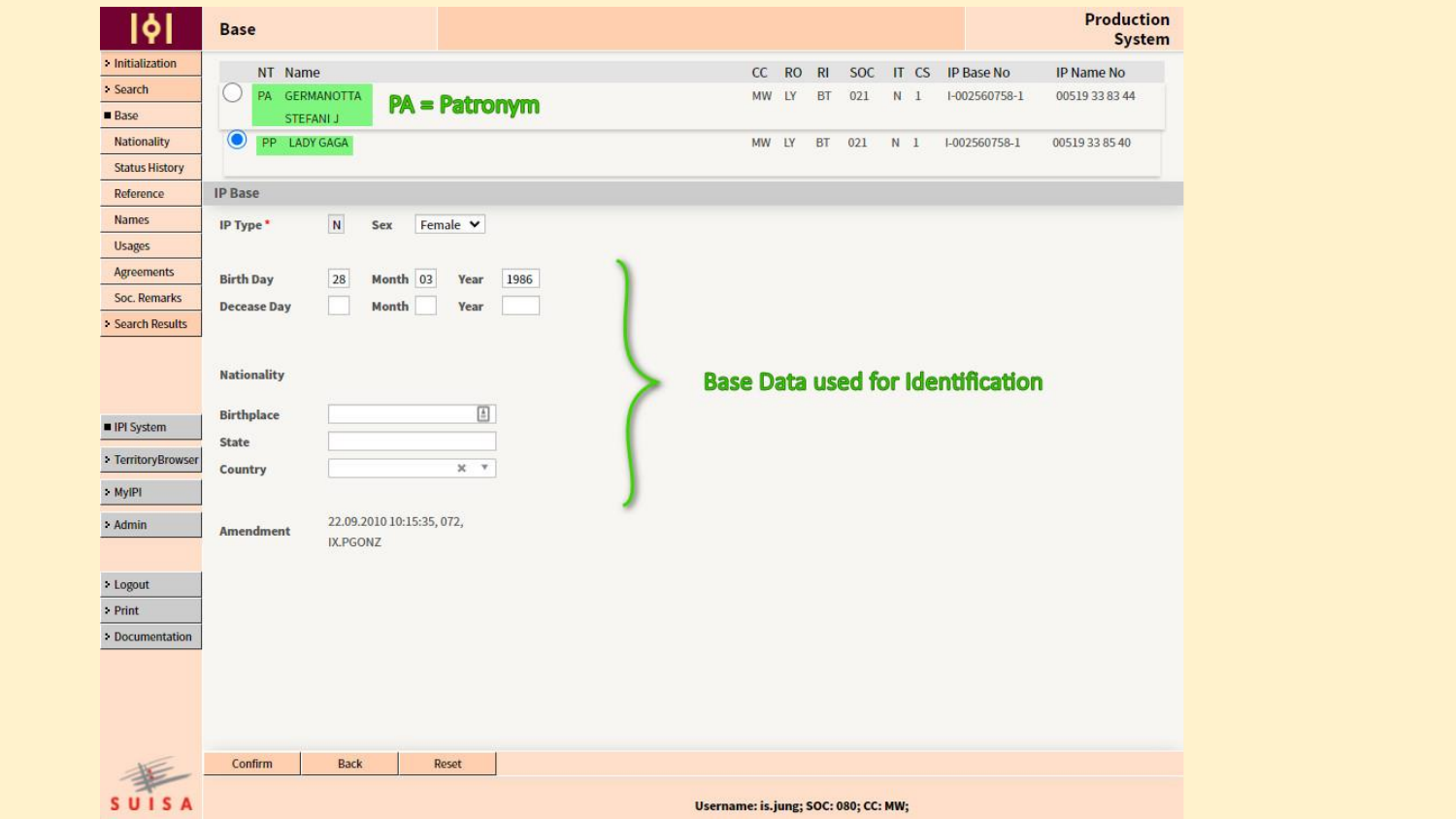|                       | <b>Usages</b>                            |                                      |           |           |     |                |                  | <b>Production</b><br><b>System</b> |
|-----------------------|------------------------------------------|--------------------------------------|-----------|-----------|-----|----------------|------------------|------------------------------------|
| · Initialization      | NT Name                                  | CC                                   | <b>RO</b> | RI        | SOC |                | IT CS IP Base No | IP Name No                         |
| > Search              | <b>GERMANOTTA</b><br>PA                  | MW                                   | LY        | BT        | 021 | N <sub>1</sub> | I-002560758-1    | 00519 33 83 44                     |
| Base                  | STEFANI J                                |                                      |           |           |     |                |                  |                                    |
| Nationality           | O<br><b>PP</b><br>LADY GAGA              | MW LY                                |           | <b>BT</b> | 021 | N <sub>1</sub> | I-002560758-1    | 00519338540                        |
| <b>Status History</b> |                                          |                                      |           |           |     |                |                  |                                    |
| Reference             | <b>IP Usages</b>                         |                                      |           |           |     |                |                  |                                    |
| <b>Names</b>          | CC<br><b>RO</b><br>Description           |                                      |           |           |     |                |                  |                                    |
| Usages                | <b>MW</b><br><b>MUSICAL WORK</b>         |                                      |           |           |     |                |                  |                                    |
| <b>Agreements</b>     | $\bullet$<br>LY.<br>LYRICIST/LIBRETTIST  |                                      |           |           |     |                |                  |                                    |
| Soc. Remarks          | ۰<br>MC<br>MUSICAL CREATOR (COMPOSER)    |                                      |           |           |     |                |                  |                                    |
| Search Results        |                                          |                                      |           |           |     |                |                  |                                    |
| IPI System            | <b>Creation Class MW = Musical Works</b> |                                      |           |           |     |                |                  |                                    |
|                       |                                          |                                      |           |           |     |                |                  |                                    |
| TerritoryBrowser      |                                          |                                      |           |           |     |                |                  |                                    |
| > MyIPI               |                                          |                                      |           |           |     |                |                  |                                    |
| - Admin               |                                          |                                      |           |           |     |                |                  |                                    |
|                       |                                          |                                      |           |           |     |                |                  |                                    |
| > Logout              |                                          |                                      |           |           |     |                |                  |                                    |
| > Print               |                                          |                                      |           |           |     |                |                  |                                    |
| · Documentation       |                                          |                                      |           |           |     |                |                  |                                    |
|                       |                                          |                                      |           |           |     |                |                  |                                    |
|                       |                                          |                                      |           |           |     |                |                  |                                    |
|                       |                                          |                                      |           |           |     |                |                  |                                    |
|                       |                                          |                                      |           |           |     |                |                  |                                    |
|                       | Add<br>Back                              |                                      |           |           |     |                |                  |                                    |
| $\frac{1}{\sin 5x}$   |                                          | Username: is.jung; SOC: 080; CC: MW; |           |           |     |                |                  |                                    |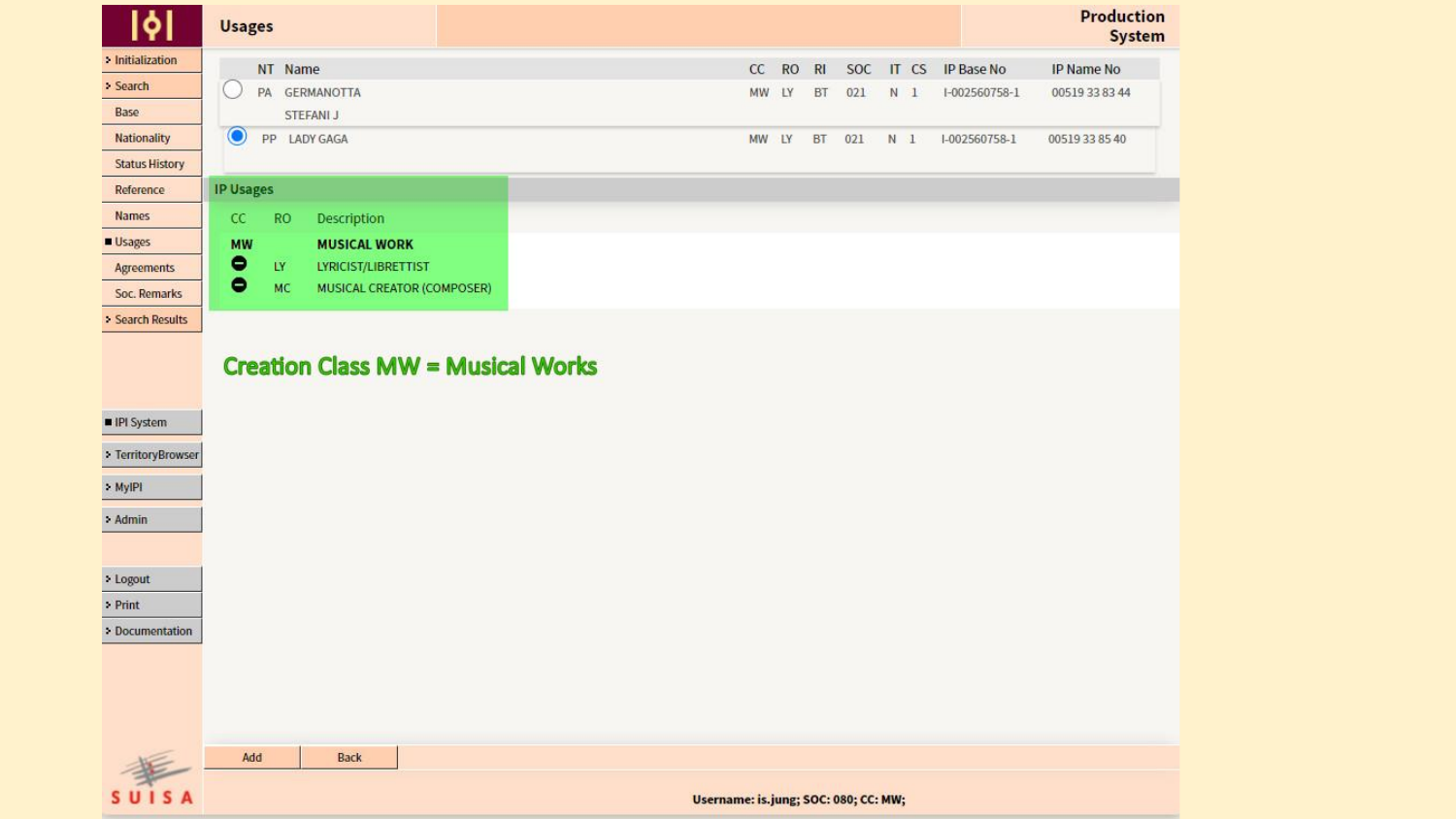|                       |     | <b>Agreements</b>    |                   |           |             |                                |                 |    |        |           |            |                |                  | <b>Production</b><br><b>System</b> |
|-----------------------|-----|----------------------|-------------------|-----------|-------------|--------------------------------|-----------------|----|--------|-----------|------------|----------------|------------------|------------------------------------|
| <b>Initialization</b> |     | NT Name              |                   |           |             |                                |                 | cc | RO.    | R1        | <b>SOC</b> | IT CS          | IP Base No       | IP Name No                         |
| > Search              |     | PA                   | <b>GERMANOTTA</b> |           |             |                                |                 | MW | LY     | BT        | 021        | N <sub>1</sub> | I-002560758-1    | 00519 33 83 44                     |
| Base                  |     |                      | <b>STEFANI J</b>  |           |             |                                |                 |    |        |           |            |                |                  |                                    |
| <b>Nationality</b>    | O   | <b>PP</b>            | LADY GAGA         |           |             |                                |                 | MW | LY     | <b>BT</b> | 021        | N <sub>1</sub> | I-002560758-1    | 00519338540                        |
| <b>Status History</b> |     |                      |                   |           |             |                                |                 |    |        |           |            |                |                  |                                    |
| Reference             |     | <b>IP Agreements</b> |                   |           |             |                                |                 |    |        |           |            |                |                  |                                    |
| <b>Names</b>          |     | CC                   | <b>RO</b>         | RI.       | SOCIETY     | $\bullet$<br><b>VALID FROM</b> | <b>VALID TO</b> |    |        | SHARE %   |            |                | <b>TERRITORY</b> |                                    |
| <b>Usages</b>         |     | <b>MW</b>            |                   |           |             | $\mathbf{v}$<br>×<br>$\leq$ V  | $\geq$ $\vee$   |    |        |           |            |                |                  | $x - r$                            |
| Agreements            |     | MW                   | LY                | <b>BT</b> | $021 - BMI$ | 01.07.2006                     | 31.12.9999      |    | 100.00 |           |            | WORLD          |                  |                                    |
| Soc. Remarks          |     | MW                   | LY                | MP        | $021 - BMI$ | 01.07.2006                     | 31.12.9999      |    | 100.00 |           |            | WORLD          |                  |                                    |
| Search Results        |     | MW                   | <b>LY</b>         | <b>OB</b> | $021 - BM1$ | 01.07.2006                     | 31.12.9999      |    | 100.00 |           |            | WORLD          |                  |                                    |
|                       |     | MW                   | LY                | OD        | $021 - BMI$ | 01.07.2006                     | 31.12.9999      |    | 100.00 |           |            | WORLD          |                  |                                    |
|                       |     | MW                   | LY                | PC.       | $021 - BMI$ | 01.07.2006                     | 31.12.9999      |    | 100.00 |           |            | WORLD          |                  |                                    |
|                       |     | MW                   | LY                | <b>PR</b> | $021 - BMI$ | 01.07.2006                     | 31.12.9999      |    | 100.00 |           |            | WORLD          |                  |                                    |
| IPI System            |     | MW                   | LY                | <b>RB</b> | $021 - BM1$ | 01.07.2006                     | 31.12.9999      |    | 100.00 |           |            | WORLD          |                  |                                    |
|                       |     | MW                   | LY                | <b>RT</b> | $021 - BMI$ | 01.07.2006                     | 31.12.9999      |    | 100.00 |           |            | WORLD          |                  |                                    |
| - TerritoryBrowser    |     | MW                   | LY                | TВ        | $021 - BMI$ | 01.07.2006                     | 31.12.9999      |    | 100.00 |           |            | WORLD          |                  |                                    |
| - MylPl               |     | MW                   | LY                | TO        | $021 - BMI$ | 01.07.2006                     | 31.12.9999      |    | 100.00 |           |            | WORLD          |                  |                                    |
| - Admin               |     | MW                   | LY                | <b>TP</b> | $021 - BMI$ | 01.07.2006                     | 31.12.9999      |    | 100.00 |           |            | WORLD          |                  |                                    |
|                       |     | MW                   | LY                | TV        | $021 - BMI$ | 01.07.2006                     | 31.12.9999      |    | 100.00 |           |            | WORLD          |                  |                                    |
|                       |     | MW                   | MC                | <b>BT</b> | $021 - BMI$ | 01.07.2006                     | 31.12.9999!     |    | 100.00 |           |            | WORLD          |                  |                                    |
| > Logout              |     | MW                   | MC                | MP        | $021 - BMI$ | 01.07.2006                     | 31.12.9999!     |    | 100.00 |           |            | WORLD          |                  |                                    |
| > Print               |     | MW                   | MC                | OB        | $021 - BMI$ | 01.07.2006                     | 31.12.9999!     |    | 100.00 |           |            | WORLD          |                  |                                    |
| Documentation         |     | MW                   | MC                | OD.       | $021 - BMI$ | 01.07.2006                     | 31.12.9999 !    |    | 100.00 |           |            | WORLD          |                  |                                    |
|                       |     | MW                   | <b>MC</b>         | PC.       | $021 - BMI$ | 01.07.2006                     | 31.12.9999!     |    | 100.00 |           |            | WORLD          |                  |                                    |
|                       |     | MW                   | MC                | <b>PR</b> | $021 - BMI$ | 01.07.2006                     | 31.12.9999!     |    | 100.00 |           |            | WORLD          |                  |                                    |
|                       |     | MW                   | <b>MC</b>         | <b>RB</b> | $021 - BMI$ | 01.07.2006                     | 31.12.9999!     |    | 100.00 |           |            | WORLD          |                  |                                    |
|                       |     | MW                   | MC                | <b>RT</b> | $021 - BMI$ | 01.07.2006                     | 31.12.9999      |    | 100.00 |           |            | WORLD          |                  |                                    |
| #                     | Add |                      |                   | Detail    | <b>Back</b> | Search                         | Reset           |    |        |           |            |                |                  |                                    |

SUISA

Username: is.jung; SOC: 080; CC: MW;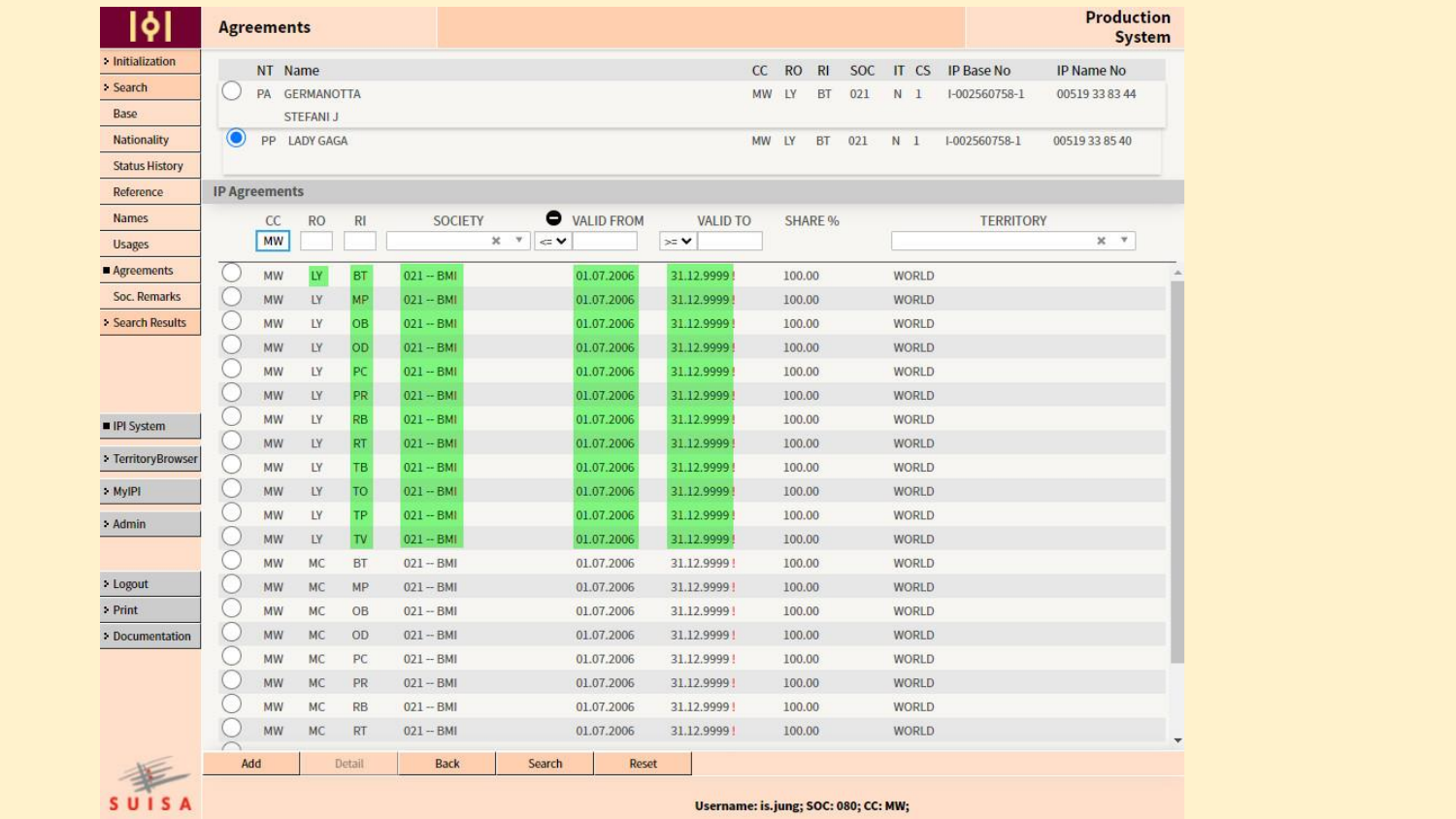(P)

Microsoft Bing

Ξ Sign in

**IP Name Number** 00519338540

8  $\overline{\mathsf{Q}}$  $\alpha$ 

**IMAGES** VIDEOS **MAPS NEWS SHOPPING** 

**45 Results** Date -

**ALL** 

#### Lady Gaga - MusicBrainz

#### https://musicbrainz.org/artist/650e7db6-b795-4eb5-a702-5ea2fc46c848 -

Artist information Type: Person Gender: Female Born: 1986-03-28 (35 years ago) Born in: Manhattan, New York, New York, United States Area: United States IPI code: 00519338344 IPI...

5/5 ★★★★★ Born: 28.03.1986

#### Lady Gaga - Recordings - MusicBrainz

https://musicbrainz.org/artist/650e7db6-b795-4eb5-a702-5ea2fc46c848/... -Artist information Type: Person Gender: Female Born: 1986-03-28 (35 years ago) Born in: Manhattan, New York, New York, United States Area: United States IPI code: 00519338344 IPI...

#### Cover versions by Lady Gaga | SecondHandSongs https://secondhandsongs.com/artist/43820/covers -

Lady Gaga covered Do I Love You, Ev'ry Time We Say Goodbye, I'll Never Love Again, Orange Colored Sky and other songs. Lady Gaga originally did Bang Bang (My Baby Shot Me Down),...

#### Lady Gaga - MusicBrainz

https://mb.videolan.org/artist/650e7db6-b795-4eb5-a702-5ea2fc46c848 -Gender: Female, Born: 1986-03-28 in Manhattan, Area: United States

#### Songs written by Lady Gaga | SecondHandSongs https://secondhandsongs.com/artist/43820/works -

Lady Gaga covered Do I Love You, Ev'ry Time We Say Goodbye, I'll Never Love Again, Orange Colored Sky and other songs. Lady Gaga originally did Bang Bang (My Baby Shot Me Down),...

#### Lady Gaga - Events - MusicBrainz

https://mb.videolan.org/artist/650e7db6-b795-4eb5-a702-5ea2fc46c848/events -

Event Type Role Location Date Time Rating; Lollapalooza 2007, day 2: BMI Stage (2007-08-04): Festival: main performer: Grant Park in Chicago, Illinois, United States; 2007-08-04: Glastonbury...

#### Related searches for 00519338540



Stefani Joanne Angelina Germanotta, better known by her stage name Lady Gaga, is an American pop-singer, songwriter, activist, record producer, businesswoman, fashion designer, philanthropi... +

#### adygaga.com

Born Mar 28, 1986 (age 35) · Manhattan, ... Height 5 feet 1 inches (1.55 m) Tours Born This Way Ball · The Monste... + Parents Joe Germanotta (Father) · Cynthi... Siblings Natali Germanotta (Sister)

#### Albums

Way



**Born This** The Fame **ARTPOP**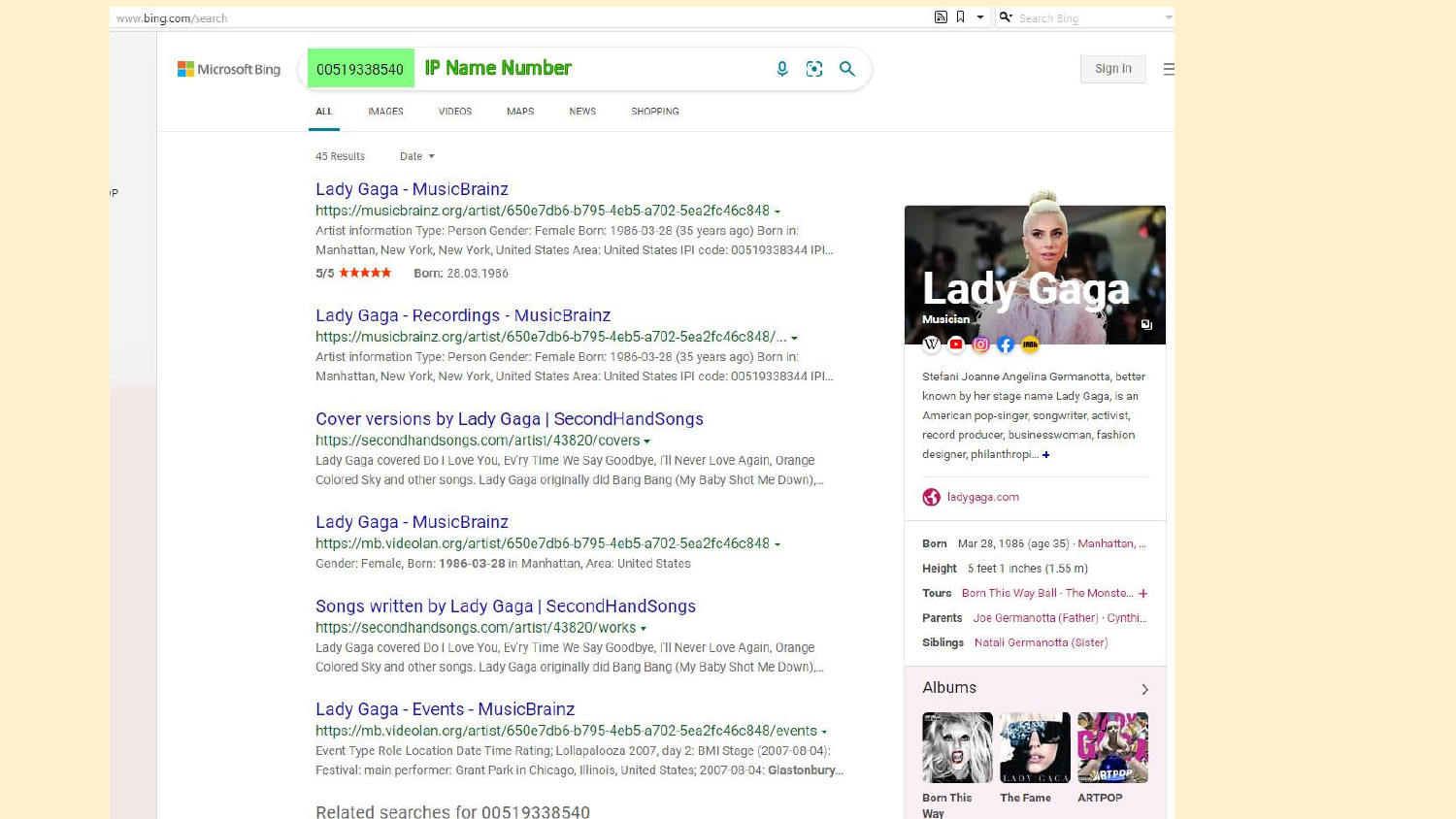### IPI Services Provided by SUISA

- ➢ IPI Training
- **Consulting**
- ➢ Manual updates of membership information in the IPI system based on requests from societies
- ➢ Resolution of membership conflicts between societies
- ➢ Participation in international projects related to IPI issues
- ➢ Production of quarterly IPI DVD application
- ➢ IPI online application services *(available 24/7)*